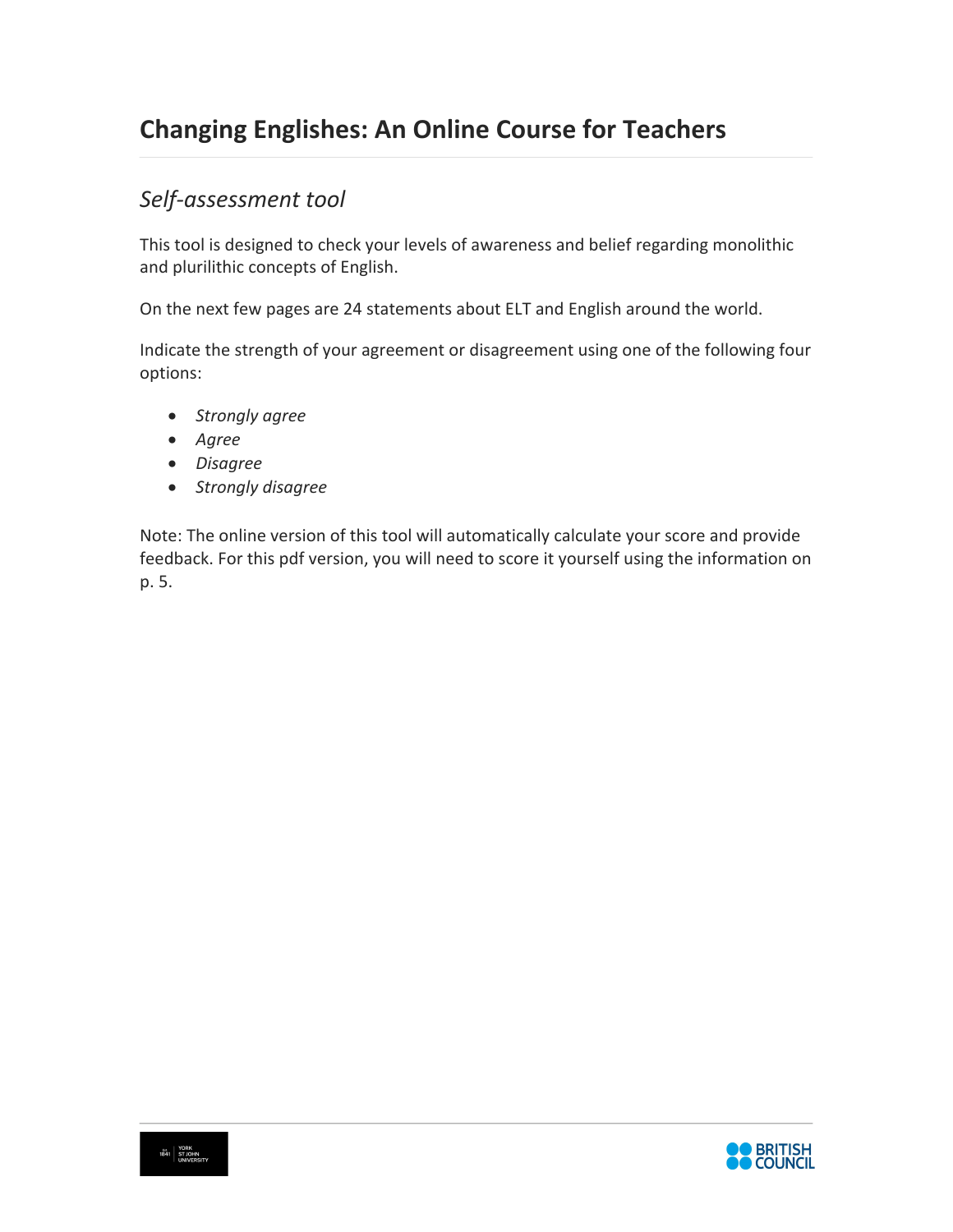1. No two people know identical versions of English.

**Strongly agree** ☐ **Agree** ☐ **Disagree** ☐ **Strongly disagree** ☐

2. The use of English as a Lingua Franca between non-native speakers will diminish the expressive capacity of the language.

**Strongly agree** ☐ **Agree** ☐ **Disagree** ☐ **Strongly disagree** ☐

3. It is better if learners of English avoid the 'non-standard' use of English found on the Internet.

**Strongly agree** ☐ **Agree** ☐ **Disagree** ☐ **Strongly disagree** ☐

4. The distinction between learners and users of English will become increasingly blurred.

**Strongly agree** ☐ **Agree** ☐ **Disagree** ☐ **Strongly disagree** ☐

5. The acquisition of native-speaker proficiency in English is a goal that all students should aim for.

**Strongly agree** ☐ **Agree** ☐ **Disagree** ☐ **Strongly disagree** ☐

6. Asian varieties of English are just as legitimate as British or American varieties.

**Strongly agree** ☐ **Agree** ☐ **Disagree** ☐ **Strongly disagree** ☐

7. Exposure to different varieties of English will only confuse learners.

**Strongly agree** ☐ **Agree** ☐ **Disagree** ☐ **Strongly disagree** ☐

8. The increasing diversification of English through contact with other languages is a positive development.

**Strongly agree** ☐ **Agree** ☐ **Disagree** ☐ **Strongly disagree** ☐

9. The continued spread of English around the world will increase the political, cultural and economic power of the USA.

**Strongly agree** ☐ **Agree** ☐ **Disagree** ☐ **Strongly disagree** ☐

10. A focus on task achievement is more motivating than a focus on accuracy.

**Strongly agree** ☐ **Agree** ☐ **Disagree** ☐ **Strongly disagree** ☐



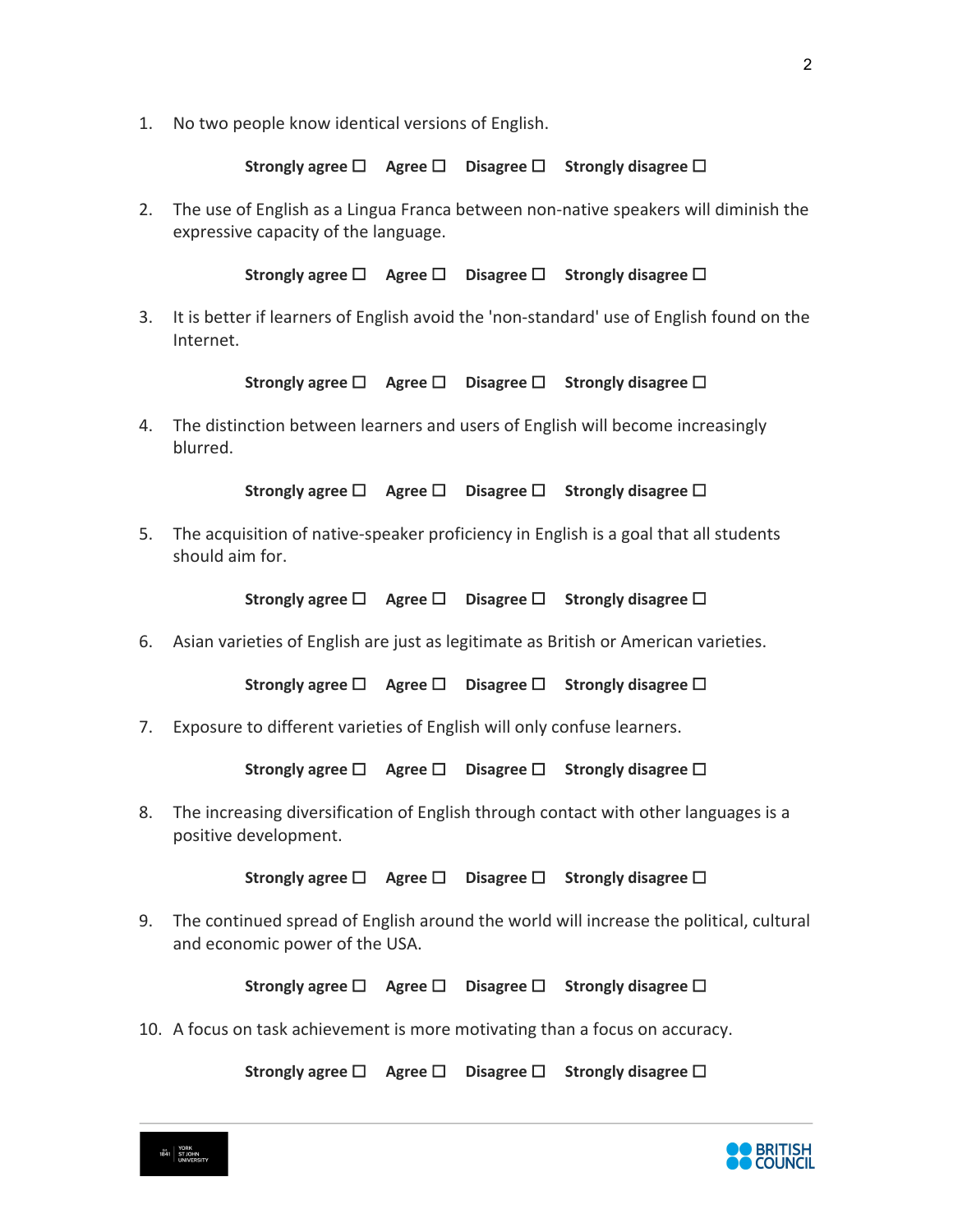11. It is right for native speakers of English to correct non-native speakers when they make mistakes.

**Strongly agree** ☐ **Agree** ☐ **Disagree** ☐ **Strongly disagree** ☐

12. English belongs to its native speakers and never to its non-native users.

**Strongly agree** ☐ **Agree** ☐ **Disagree** ☐ **Strongly disagree** ☐

13. Indian English words should be excluded from the Oxford English Dictionary.

**Strongly agree** ☐ **Agree** ☐ **Disagree** ☐ **Strongly disagree** ☐

14. The teaching and testing of a single standard English makes it difficult to meet the needs of different kinds and levels of students.

**Strongly agree** ☐ **Agree** ☐ **Disagree** ☐ **Strongly disagree** ☐

15. In an international setting, non-native-like uses of English might be more effective for communicative success.

**Strongly agree** ☐ **Agree** ☐ **Disagree** ☐ **Strongly disagree** ☐

16. The English I teach is the same as the English used in native-speaking countries.

**Strongly agree** ☐ **Agree** ☐ **Disagree** ☐ **Strongly disagree** ☐

17. "Perfect English" is an illusory concept.

**Strongly agree** ☐ **Agree** ☐ **Disagree** ☐ **Strongly disagree** ☐

18. The commercial dominance of the USA and UK in the ELT sector will be increasingly challenged by new international varieties of English.

**Strongly agree** ☐ **Agree** ☐ **Disagree** ☐ **Strongly disagree** ☐

19. English teachers should have native-like accents.

**Strongly agree** ☐ **Agree** ☐ **Disagree** ☐ **Strongly disagree** ☐

20. When a native speaker and a non-native speaker experience misunderstanding, the problem is as likely to lie with either of them.

**Strongly agree** ☐ **Agree** ☐ **Disagree** ☐ **Strongly disagree** ☐



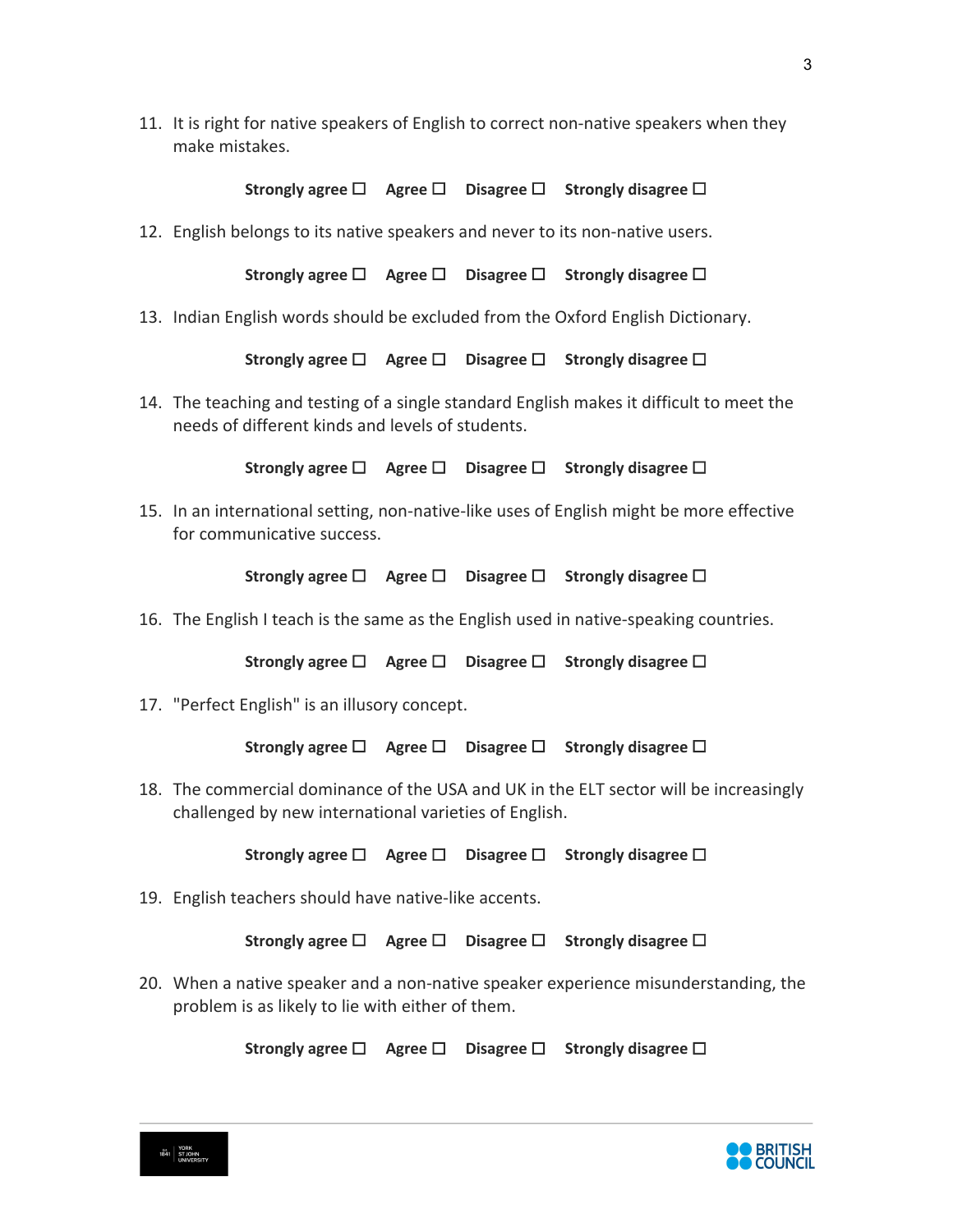21. In some contexts, non-native patterns of English can be seen as part of a user's identity rather than simply as errors.

```
Strongly agree ☐ Agree ☐ Disagree ☐ Strongly disagree ☐
```
22. Teaching and testing a single standard English restricts the development of learners' communicative competence.

**Strongly agree** ☐ **Agree** ☐ **Disagree** ☐ **Strongly disagree** ☐

23. When I speak English outside the classroom, I follow the rules that I teach to my students.

**Strongly agree** ☐ **Agree** ☐ **Disagree** ☐ **Strongly disagree** ☐

24. Native speaker teachers of English from the USA, UK, Canada and New Zealand will be increasingly in demand over the coming decades.

**Strongly agree** ☐ **Agree** ☐ **Disagree** ☐ **Strongly disagree** ☐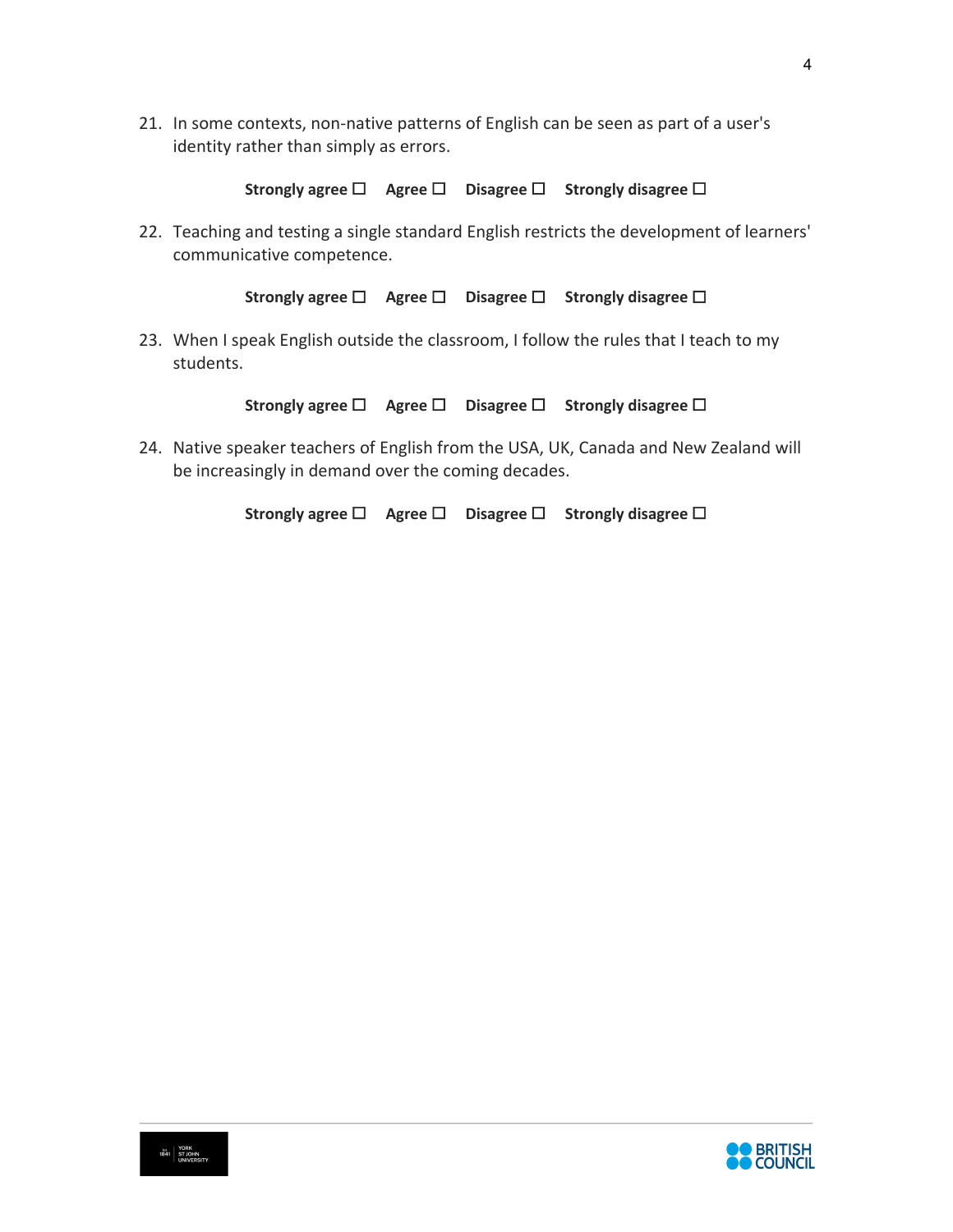### *Scoring*

Half the statements in the questionnaire reflect a more monolithic concept of English, and half a more plurilithic concept. So "strongly agree" for monolithically-oriented statements are scored the same as "strongly disagree" for plurilithically-oriented statements. The statements were ordered randomly, so the following table should be used for scoring.

|              | Ring your responses and sum the numbers to find your score |                |                         |                         |               |
|--------------|------------------------------------------------------------|----------------|-------------------------|-------------------------|---------------|
|              | Strongly agree                                             | Agree          | Disagree                | Strongly<br>disagree    |               |
| 1.           | $\mathbf{1}$                                               | $\overline{2}$ | $\overline{\mathbf{3}}$ | $\overline{\mathbf{4}}$ |               |
| 2.           | $\overline{4}$                                             | 3              | $\overline{2}$          | $\mathbf{1}$            |               |
| 3.           | $\overline{\mathbf{4}}$                                    | 3              | $\overline{2}$          | $\mathbf{1}$            |               |
| 4.           | $\mathbf 1$                                                | $\overline{2}$ | 3                       | $\overline{\mathbf{4}}$ |               |
| 5.           | $\pmb{4}$                                                  | 3              | $\overline{2}$          | $\mathbf 1$             |               |
| 6.           | $\mathbf{1}$                                               | $\overline{2}$ | 3                       | $\overline{\mathbf{4}}$ |               |
| 7.           | $\overline{\mathbf{4}}$                                    | 3              | $\overline{2}$          | $\mathbf{1}$            |               |
| 8.           | $\mathbf{1}$                                               | $\overline{2}$ | 3                       | $\overline{\mathbf{4}}$ |               |
| 9.           | $\overline{4}$                                             | 3              | $\overline{2}$          | $\mathbf 1$             |               |
| 10.          | $\mathbf{1}$                                               | $\overline{2}$ | 3                       | 4                       |               |
| 11.          | $\overline{4}$                                             | 3              | $\overline{2}$          | $\mathbf{1}$            |               |
| 12.          | $\overline{\mathbf{4}}$                                    | $\overline{3}$ | $\overline{2}$          | $\overline{1}$          |               |
| 13.          | $\overline{\mathbf{4}}$                                    | 3              | $\overline{2}$          | $\mathbf{1}$            |               |
| 14.          | $\mathbf 1$                                                | $\overline{2}$ | 3                       | $\overline{\mathbf{4}}$ |               |
| 15.          | $\mathbf{1}$                                               | $\overline{2}$ | 3                       | $\overline{\mathbf{4}}$ |               |
| 16.          | $\overline{\mathbf{4}}$                                    | 3              | $\overline{2}$          | $\mathbf{1}$            |               |
| 17.          | $\mathbf{1}$                                               | $\overline{2}$ | 3                       | $\overline{\mathbf{4}}$ |               |
| 18.          | $\mathbf 1$                                                | $\overline{2}$ | $\overline{\mathbf{3}}$ | $\overline{\mathbf{4}}$ |               |
| 19.          | $\overline{4}$                                             | 3              | $\overline{2}$          | $\mathbf{1}$            |               |
| 20.          | $\mathbf 1$                                                | $\overline{2}$ | 3                       | $\overline{\mathbf{4}}$ |               |
| 21.          | $\mathbf{1}$                                               | $\overline{2}$ | 3                       | $\overline{\mathbf{4}}$ |               |
| 22.          | $\mathbf{1}$                                               | $\overline{2}$ | 3                       | $\overline{\mathbf{4}}$ |               |
| 23.          | $\overline{\mathbf{4}}$                                    | $\overline{3}$ | $\overline{2}$          | $\mathbf 1$             |               |
| 24.          | $\overline{4}$                                             | 3              | $\overline{2}$          | $\mathbf 1$             |               |
| <b>TOTAL</b> | $\mathbf +$                                                | $\pm$          | $\boldsymbol{+}$        | $=$                     | Your<br>score |



5